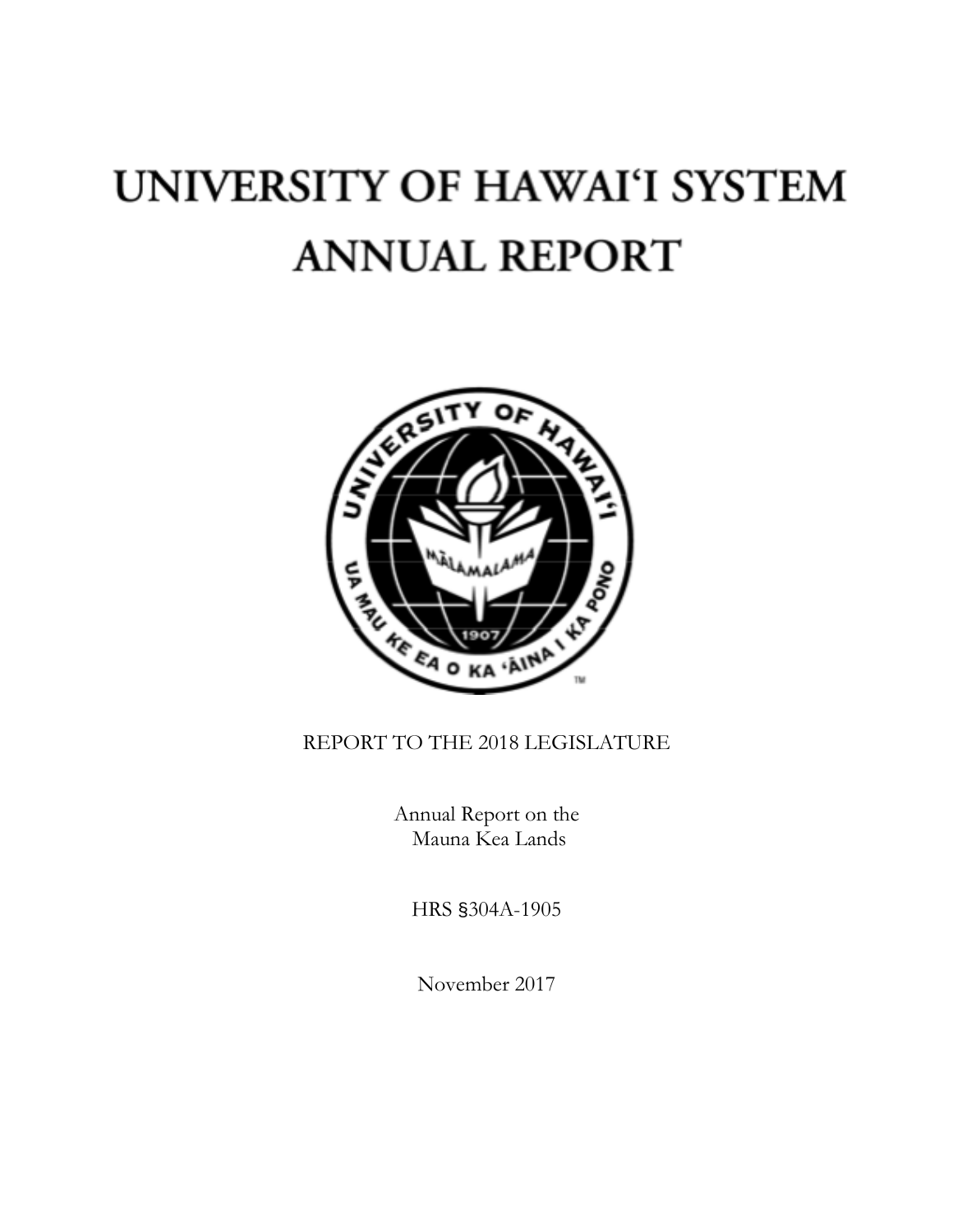# REPORT TO THE HAWAIʻI STATE LEGISLATURE

# HRS §304A-1905 Annual Report on the Maunakea Lands

Pursuant to HRS §304A-1905 ("Mauna Kea Lands; reporting requirements"), the University of Hawaiʻi (UH) respectfully submits its report on (1) the status of the Maunakea lands activities; (2) current and pending lease agreements and fees; (3) the status of current and pending administrative rules; (4) income and expenditures of the Maunakea lands special fund established in HRS §304A-2170; and (5) any other issues that may impact the activities on Maunakea.

#### 1. Current and Pending Lease Agreements And Fees

In 1964 the Hawaiʻi State Legislature passed concurrent resolution S. C. R. 16 stating that the **"***State of Hawaii and its citizenry are most desirous and willing to co-operate and aid in the promotion of our nation's space program and research to the benefit of the County of Hawaii, the state and the nation.*" It was resolved that the Governor set aside and establish an appropriate area on the summit of Maunakea for the installation and operation of telescope observatory and astronomical activities*.* In fulfillment of this resolution the Mauna Kea Science Reserve (Science Reserve) was established in 1968 and the Department of Land and Natural Resources (DLNR) and UH entered into an agency-to-agency lease granting UH a lease of the Science Reserve for a term expiring on December 31, 2033. The lease is gratis, a common practice for leases between government agencies and one that supports the goal of benefiting the County of Hawaiʻi, the State and the Nation.

In a State-UH effort to establish astronomy as a viable research endeavor and making Hawaiʻi a center for astronomical research, the University entered into subleases with 11 organizations for the purpose of operating astronomical observatories. All subleases were approved by the Board of Land and Natural Resources (BLNR) and are co-terminus with the University's General Lease. Each sublessee is obligated to provide a guaranteed percentage of viewing time to the UH. Viewing time provides invaluable advantages for advancing Hawaii's only State funded institute of higher education, UH, as a center for excellence in research, including astronomy. UH today is recognized as one of the Nation's leading astronomical research institutions. At little cost and risk to the State, UH's recognized center of excellence for astronomical research contributes significantly to the State's efforts to expand its high technology sector. The economic impact of astronomy in the State in 2012 was \$168 million, with the largest impacts found on Hawai'i Island and Honolulu, \$91 and \$68 million, respectively. Additional benefits accrue to the State and local communities through opportunities in scientific, professional, technical and administrative employment within the local community.

# 2. Current and Pending Administrative Rules

Act 132 (SLH 2009), HRS §304A-1903, authorizes the UH to adopt administrative rules pursuant to HRS Chapter 91 to regulate public and commercial activities on Maunakea lands leased or granted in easement to UH. UH is in the process of developing administrative rules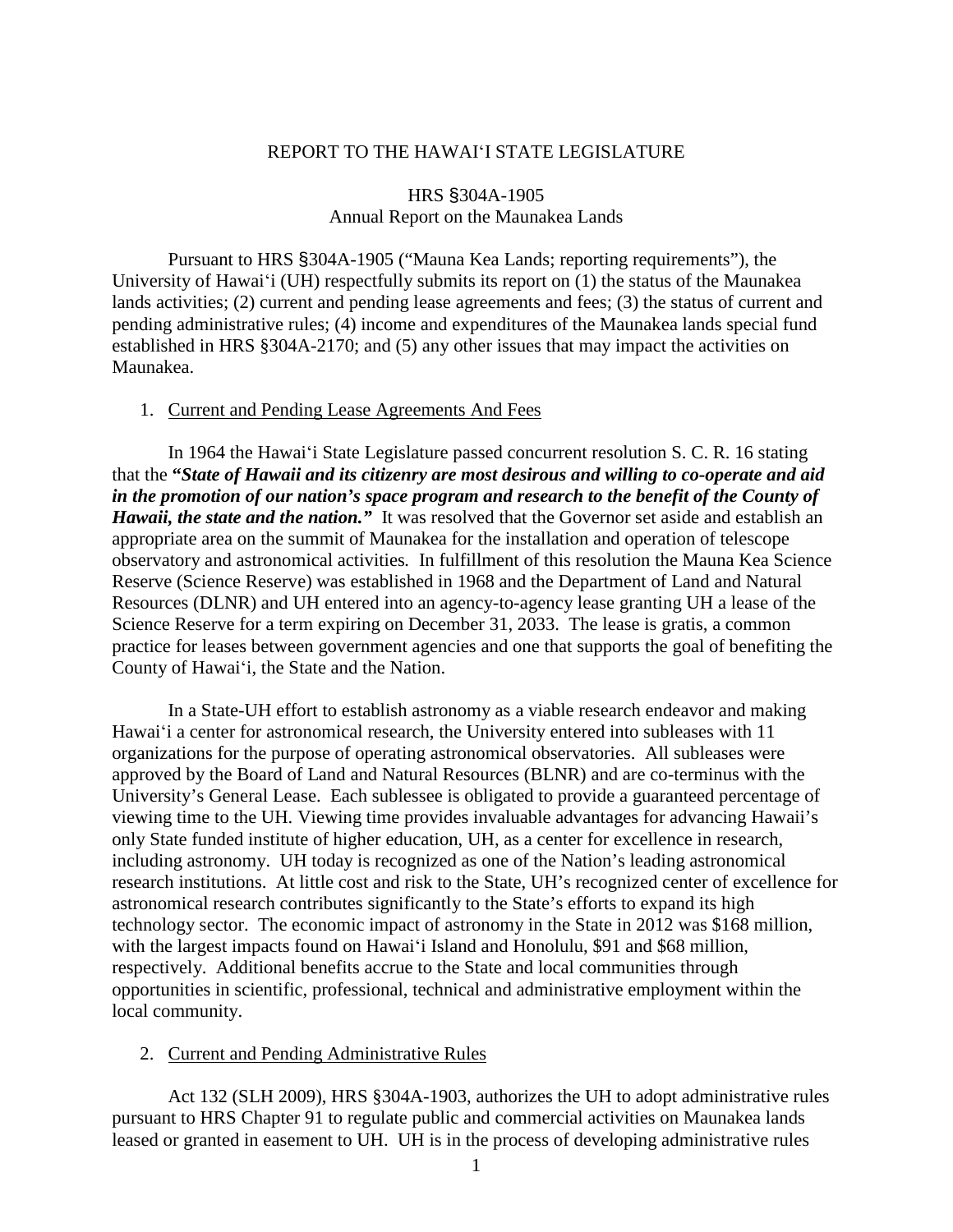pursuant to principles and policies in the BLNR-approved Mauna Kea Comprehensive Management Plan (CMP) and its public access sub-plan. The public access sub-plan provides guidance to UH in addressing public access on Maunakea lands managed by UH. The plan's objective is to provide a set of principles and policies to serve as a guide in developing administrative rules related to the management of public access.

The administrative rules under development must also be consistent with DLNR rules applicable to lands that are adjacent to the UH managed areas (Public Access Plan, Section 5.1, Guiding Principles). Pursuant to HRS §304A-1903, the development of rules requires consultation with the Office of Hawaiian Affairs (OHA) and DLNR. However, coordination with DLNR on the draft rules was suspended when one of the petitioners in the then-on-going Thirty Meter Telescope (TMT) first contested case proceeding (DLNR File No. HA-11-05) objected to communications with DLNR regarding the draft rules. While UH did not agree that coordination with DLNR staff on the draft rules would constitute a violation of the ex parte communication rule, it was thought more prudent to avoid even the appearance of, or potential for, such communications between the decision maker, BLNR, in the contested case and the project applicant, UH. That contested case finally concluded in April 2013, over two years after the contested case started. Immediately following the conclusion of the contested case, UH requested approval of a new master lease for the Science Reserve and consent to sublease for the TMT project. Both of these matters involved decision making by the BLNR further delaying the rule making process.

The development of rules resumed after a sublease was executed between UH and the TMT project. UH has completed pre-drafting consultation, and has drafted proposed rules for public hearing. Kahu Kū Mauna and the Maunakea Management Board, community advisory groups to the University, both reviewed the draft rules and concurred on moving forward with the rule making process. At the request of the Governor due to efforts to develop a multistakeholder management framework, UH has deferred moving the draft rules forward to the Board of Regents and Governor with a request to proceed to public hearing at this time.

# 3. Income and Expenditures of the Maunakea Lands Special Fund (HRS §304A-2170)

During FY 2017, \$361,702 in fees were collected from commercial tour operators, \$148,950 in rent from TMT, and \$289,147 carried over from FY 2016, for a total of \$799,799. The funds collected were deposited into the Maunakea lands special fund. A total of \$614,501 was used to help defray the cost to operate the Maunakea ranger program, Visitor Information Station, road, facility and infrastructure maintenance and enforcement expenses. During FY 2017, \$17,592.40 from revenues collected during the fourth quarter of FY 2016, was designated for payment to OHA. Payments to OHA of \$85,024 were similarly designated for the first three quarters of FY 2017. An amount of \$17,106.40 for FY 2017 fourth quarter was designated for payment in the beginning of FY 2018. In addition, \$65.965.83 was held in reserve as required by UH policy.

# 4. Maunakea Lands Activities and Other Activities

In 2005 the University accepted the transfer of authority from the BLNR for the administration of commercial tour permits. The University currently allows a maximum of eight commercial tour permits, one less than the number allowed by the BLNR. Each commercial tour